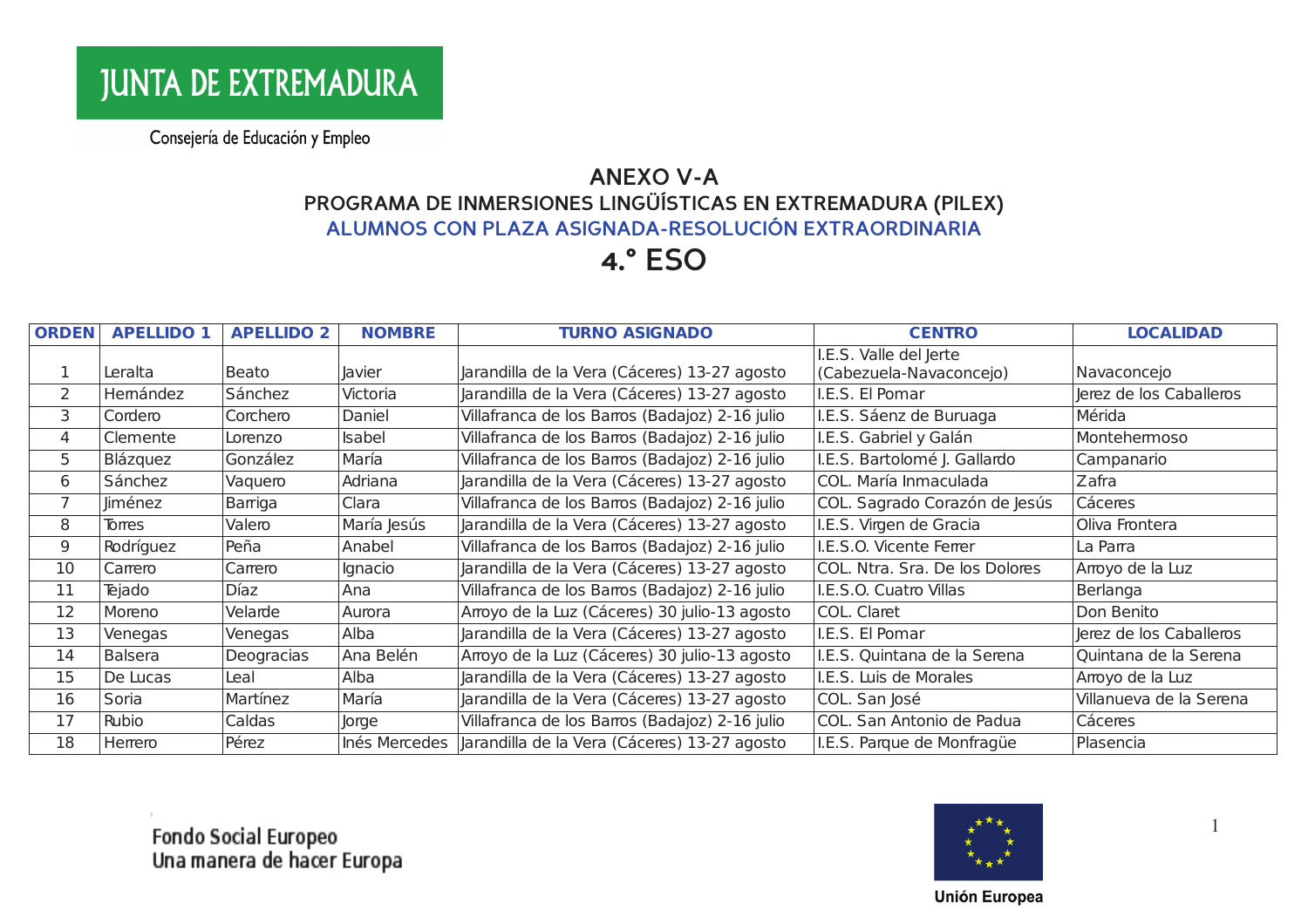# **ANEXO V-A** PROGRAMA DE INMERSIONES LINGÜÍSTICAS EN EXTREMADURA (PILEX)<br>ALUMNOS CON PLAZA ASIGNADA-RESOLUCIÓN EXTRAORDINARIA

#### **4.° ESO**

|    |                      |                  | Patricia               |                                                |                                |                         |
|----|----------------------|------------------|------------------------|------------------------------------------------|--------------------------------|-------------------------|
| 19 | Herrero              | Pérez            | Camen                  | Jarandilla de la Vera (Cáceres) 13-27 agosto   | I.E.S. Parque de Monfragüe     | Plasencia               |
| 20 | Cortés               | Benito           | Femando                | Arroyo de la Luz (Cáceres) 30 julio-13 agosto  | I.E.S. Mario Roso de Luna      | Logrosán                |
| 21 | Alba                 | <b>Bote</b>      | Marta                  | Jarandilla de la Vera (Cáceres) 13-27 agosto   | I.E.S. Ildefonso Serrano       | Segura de León          |
| 22 | Manzano              | Bermejo          | María de la<br>Soledad | Jarandilla de la Vera (Cáceres) 13-27 agosto   | I.E.S. de Castuera             | Castuera                |
| 23 | Artaloytia           | Moreno           | Laura                  | Jarandilla de la Vera (Cáceres) 13-27 agosto   | COL. Santa Eulalia, Coop       | Mérida                  |
| 24 | García               | Oliva            | <b>Juan</b>            | Jarandilla de la Vera (Cáceres) 13-27 agosto   | I.E.S. Ildefonso Serrano       | Segura de León          |
| 25 | Sánchez-Cuenc Marcos |                  | Regina                 | Villafranca de los Barros (Badajoz) 2-16 julio | COL. Ntra. Sra. De Guadalupe   | Navalmoral de la Mata   |
| 26 | Domínguez            | Durán            | Ana                    | Arroyo de la Luz (Cáceres) 30 julio-13 agosto  | COL. Nazaret                   | Cáceres                 |
| 27 | Núñez                | Núñez            | Marina                 | Jarandilla de la Vera (Cáceres) 13-27 agosto   | I.E.S. Bachiller Diego Sánchez | Talavera la Real        |
| 28 | Sosa                 | Menayo           | Irene                  | Jarandilla de la Vera (Cáceres) 13-27 agosto   | COL. Santa Eulalia, Coop       | Mérida                  |
| 29 | Maya                 | <b>Barrantes</b> | <b>Belén</b>           | Jarandilla de la Vera (Cáceres) 13-27 agosto   | I.E.S.O. Vía de la Plata       | Casar de Cáceres        |
| 30 | Bizcocho             | Arroyo           | <b>Blanca</b>          | Jarandilla de la Vera (Cáceres) 13-27 agosto   | COL. Santo Ángel               | Almendralejo            |
| 31 | Palacios             | Gil              | <b>Berta</b>           | Villafranca de los Barros (Badajoz) 2-16 julio | I.E.S. Mario Roso de Luna      | Logrosán                |
| 32 | Monterrubio          | Castro           | Rodrigo                | Jarandilla de la Vera (Cáceres) 13-27 agosto   | COL. Claret                    | Don Benito              |
| 33 | Morillo              | Femández         | Manuel                 | Jarandilla de la Vera (Cáceres) 13-27 agosto   | I.E.S. de Castuera             | Castuera                |
| 34 | Cumbres              | Dávila           | Ana                    | Arroyo de la Luz (Cáceres) 30 julio-13 agosto  | I.E.S. Quintana de la Serena   | Quintana de la Serena   |
| 35 | Rivero               | Porras           | Guillemo               | Villafranca de los Barros (Badajoz) 2-16 julio | COL. San Antonio de Padua      | Cáceres                 |
| 36 | Morillo              | Femández         | María                  | Jarandilla de la Vera (Cáceres) 13-27 agosto   | I.E.S. de Castuera             | Castuera                |
| 37 | Menacho              | Díaz             | Andrea                 | Jarandilla de la Vera (Cáceres) 13-27 agosto   | I.E.S. El Pomar                | Jerez de los Caballeros |

Fondo Social Europeo<br>Una manera de hacer Europa



2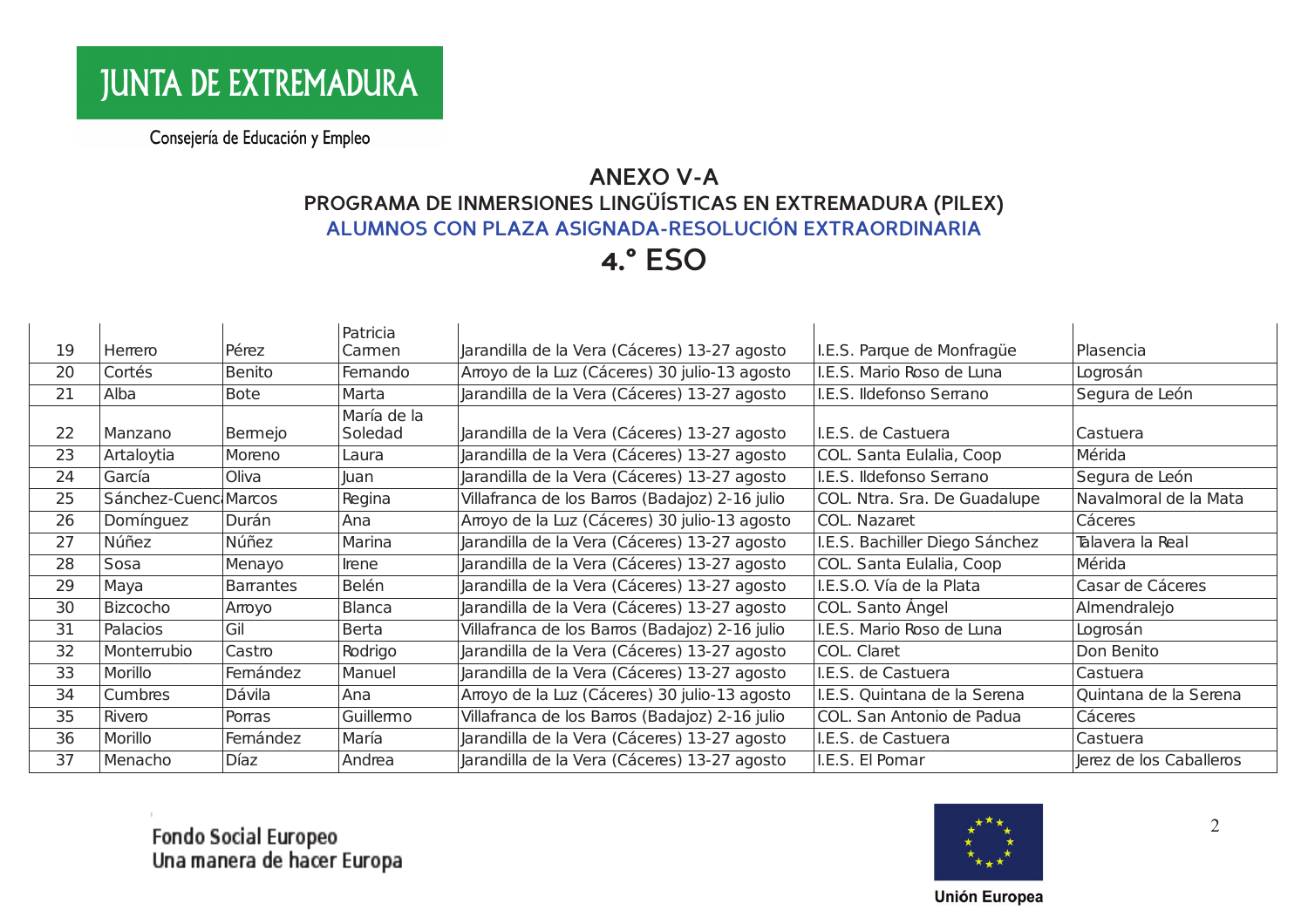# **ANEXO V-A** PROGRAMA DE INMERSIONES LINGÜÍSTICAS EN EXTREMADURA (PILEX)<br>ALUMNOS CON PLAZA ASIGNADA-RESOLUCIÓN EXTRAORDINARIA

### **4.° ESO**

| 38 | González     | Santiago       | Pedro                | Jarandilla de la Vera (Cáceres) 13-27 agosto   | I.E.S. Ruta de la Plata       | Calamonte               |
|----|--------------|----------------|----------------------|------------------------------------------------|-------------------------------|-------------------------|
| 39 | Cendrero     | Pacha          | Nicolás              | Villafranca de los Barros (Badajoz) 2-16 julio | I.E.S.O. Virgen de Altagracia | Siruela                 |
| 40 | Bejarano     | Paniagua       | lván                 | Jarandilla de la Vera (Cáceres) 13-27 agosto   | I.E.S. Luis de Morales        | Arroyo de la Luz        |
| 41 | Morgado      | Lozano         | Blanca               | Jarandilla de la Vera (Cáceres) 13-27 agosto   | COL. José Luis Cotallo        | Cáceres                 |
| 42 | González     | García         | Lidia                | Jarandilla de la Vera (Cáceres) 13-27 agosto   | COL. San José                 | Villanueva de la Serena |
| 43 | Murciano     | Zapata         | María                | Villafranca de los Barros (Badajoz) 2-16 julio | I.E.S.O. Cuatro Villas        | Berlanga                |
| 44 | Román        | Galeano        | Vicente<br>Alejandro | Villafranca de los Barros (Badajoz) 2-16 julio | I.E.S. Sierra de San Pedro    | La Roca de la Sierra    |
| 45 | Presentación | <b>Mateos</b>  | Alma María           | Jarandilla de la Vera (Cáceres) 13-27 agosto   | I.E.S. Parque de Monfragüe    | Plasencia               |
| 46 | Morillo      | Peña           | Laura                | Jarandilla de la Vera (Cáceres) 13-27 agosto   | I.E.S. de Castuera            | Castuera                |
| 47 | Murillo      | Tena           | Elena                | Arroyo de la Luz (Cáceres) 30 julio-13 agosto  | I.E.S. Quintana de la Serena  | Quintana de la Serena   |
| 48 | Cordero      | Gragera        | María                | Villafranca de los Barros (Badajoz) 2-16 julio | I.E.S. Tamujal                | Arroyo de San Serván    |
| 49 | García       | Sousa          | <b>Belén</b>         | Jarandilla de la Vera (Cáceres) 13-27 agosto   | I.E.S. El Pomar               | Jerez de los Caballeros |
| 50 | Vázquez      | Álvarez        | Irene                | Villafranca de los Barros (Badajoz) 2-16 julio | I.E.S. Santa Eulalia          | Mérida                  |
| 51 | Rodríguez    | Mantrana       | Paula                | Jarandilla de la Vera (Cáceres) 13-27 agosto   | COL. María Auxiliadora        | Mérida                  |
| 52 | Pérez        | Mateos         | Paula                | Jarandilla de la Vera (Cáceres) 13-27 agosto   | I.E.S. Francisco de Orellana  | Trujillo                |
| 53 | Calderón     | Sánchez        | Carolina             | Arroyo de la Luz (Cáceres) 30 julio-13 agosto  | I.E.S. Bartolomé J. Gallardo  | Campanario              |
| 54 | Generelo     | Guerra         | Noemí                | Villafranca de los Barros (Badajoz) 2-16 julio | COL. Sagrado Corazón de Jesús | Cáceres                 |
| 55 | Ruiz         | Romero         | Sara                 | Jarandilla de la Vera (Cáceres) 13-27 agosto   | I.E.S. de Castuera            | Castuera                |
| 56 | Guillén      | Pantrigo       | María del Pilar      | Villafranca de los Barros (Badajoz) 2-16 julio | I.E.S. San Pedro de Alcántara | Alcántara               |
| 57 | González     | <b>Benítez</b> | Clara                | Jarandilla de la Vera (Cáceres) 13-27 agosto   | I.E.S. El Pomar               | Jerez de los Caballeros |

Fondo Social Europeo<br>Una manera de hacer Europa



 $\overline{3}$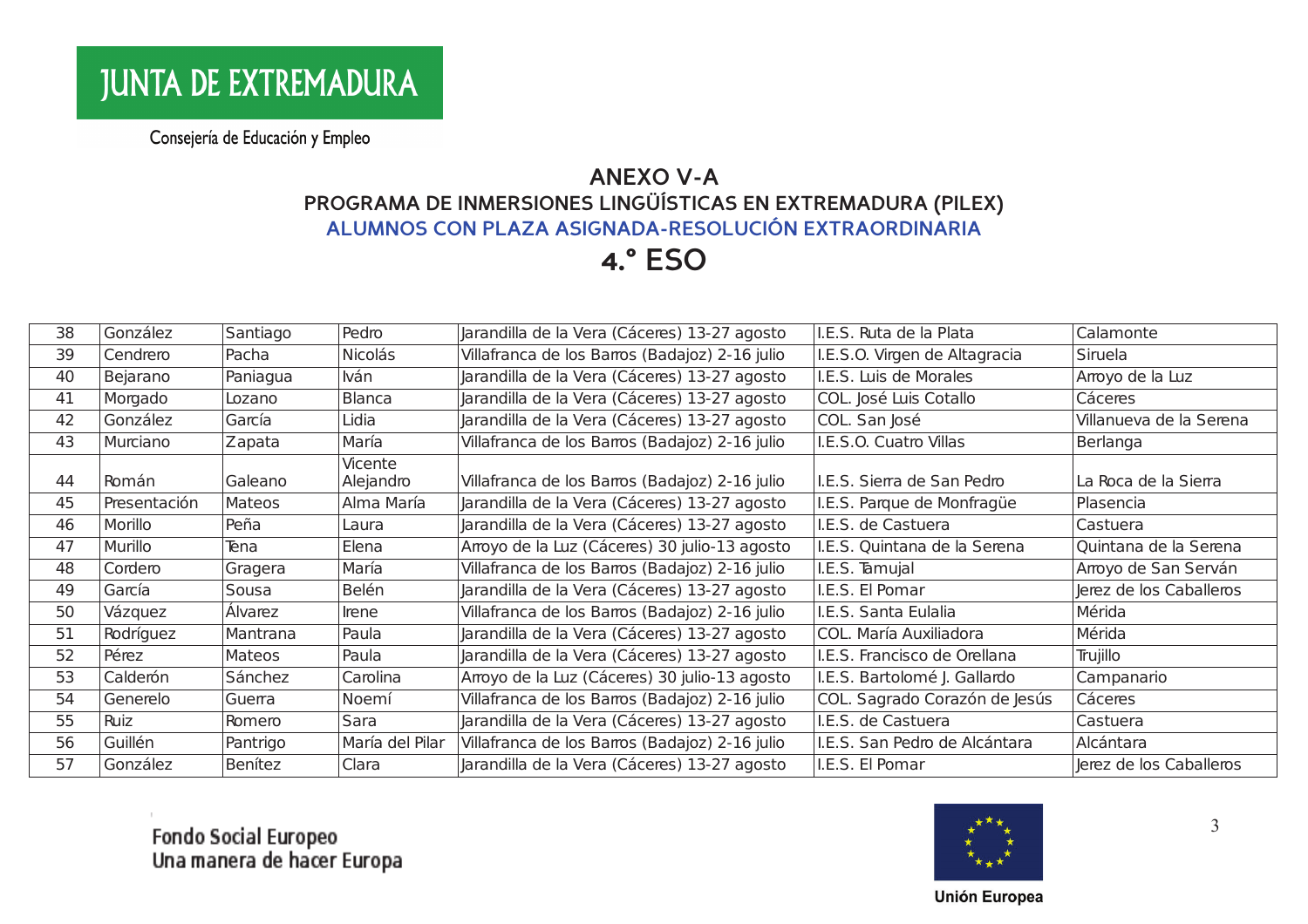# **ANEXO V-A** PROGRAMA DE INMERSIONES LINGÜÍSTICAS EN EXTREMADURA (PILEX)<br>ALUMNOS CON PLAZA ASIGNADA-RESOLUCIÓN EXTRAORDINARIA

### **4.° ESO**

| 58 | Izquierdo  | Lavado            | Mario        | Jarandilla de la Vera (Cáceres) 13-27 agosto                  | I.E.S. Santa Eulalia          | Mérida                   |
|----|------------|-------------------|--------------|---------------------------------------------------------------|-------------------------------|--------------------------|
| 59 | Reina      | Vega              | Laura        | Jarandilla de la Vera (Cáceres) 13-27 agosto                  | I.E.S.O. Cuatro de Abril      | Zahinos                  |
| 60 | Risco      | Gil               | Virginia     | Villafranca de los Barros (Badajoz) 2-16 julio                | I.E.S. Eugenio Hermoso        | Fregenal de la Sierra    |
| 61 | Ruiz       | Romero            | Esther       | Jarandilla de la Vera (Cáceres) 13-27 agosto                  | I.E.S. de Castuera            | Castuera                 |
| 62 | Díaz       | Gamero            | Silvia       | Jarandilla de la Vera (Cáceres) 13-27 agosto                  | I.E.S. El Pomar               | Jerez de los Caballeros  |
| 63 | De la Cruz | Arriero           | Isabel       | Jarandilla de la Vera (Cáceres) 13-27 agosto                  | I.E.S.O. Colonos              | Gevora                   |
| 64 | Romero     | Ruiz              | Álvaro       | Jarandilla de la Vera (Cáceres) 13-27 agosto                  | I.E.S. de Castuera            | Castuera                 |
| 65 | Santos     | Femández          | <b>Jesús</b> | Jarandilla de la Vera (Cáceres) 13-27 agosto                  | I.E.S. Ruta de la Plata       | Calamonte                |
| 66 | Ávila      | Llera             | María        | Jarandilla de la Vera (Cáceres) 13-27 agosto                  | COL. María Auxiliadora        | Mérida                   |
| 67 | Mora       | Camona            | Leonor       | Arroyo de la Luz (Cáceres) 30 julio-13 agosto                 | I.E.S. Bartolomé J. Gallardo  | Campanario               |
|    |            |                   |              |                                                               | COL. La Salle-Ntra. Sra. De   |                          |
| 68 | Gil        | De Luis           | Manuel       | Villafranca de los Barros (Badajoz) 2-16 julio                | Guadalupe                     | Plasencia                |
| 69 | Mansilla   | Araujo            | Javier       | Villafranca de los Barros (Badajoz) 2-16 julio                | I.E.S.O. Virgen de Altagracia | Siruela                  |
| 70 | Valle      | Domínguez         | Carla María  | Jarandilla de la Vera (Cáceres) 13-27 agosto                  | I.E.S.O. Vía de la Plata      | Casar de Cáceres         |
| 71 | Guillén    | Rodríguez         | Aser         | Villafranca de los Barros (Badajoz) 2-16 julio                | COL. San Calixto              | Plasencia                |
| 72 | Domínguez  | Clemente          | Elena        | Arroyo de la Luz (Cáceres) 30 julio-13 agosto                 | I.E.S. Gabriel y Galán        | Montehermoso             |
| 73 | Trimiño    | <b>Bustamante</b> | Marta        | Arroyo de la Luz (Cáceres) 30 julio-13 agosto                 | I.E.S. Miguel Durán           | Azuaga                   |
| 74 | Romero     | Rodríguez         | Laura        | Jarandilla de la Vera (Cáceres) 13-27 agosto                  | I.E.S. Joaquín Sama           | San Vicente de Alcántara |
| 75 | Crespo     | Femández          | Diego        | Jarandilla de la Vera (Cáceres) 13-27 agosto                  | I.E.S. Santa Eulalia          | Mérida                   |
|    |            |                   |              |                                                               |                               |                          |
| 76 | Femández   | <b>Belvis</b>     |              | Claudia Camila   Jarandilla de la Vera (Cáceres) 13-27 agosto | I.E.S.O. Las Villuercas       | Guadalupe                |

Fondo Social Europeo<br>Una manera de hacer Europa



 $\overline{4}$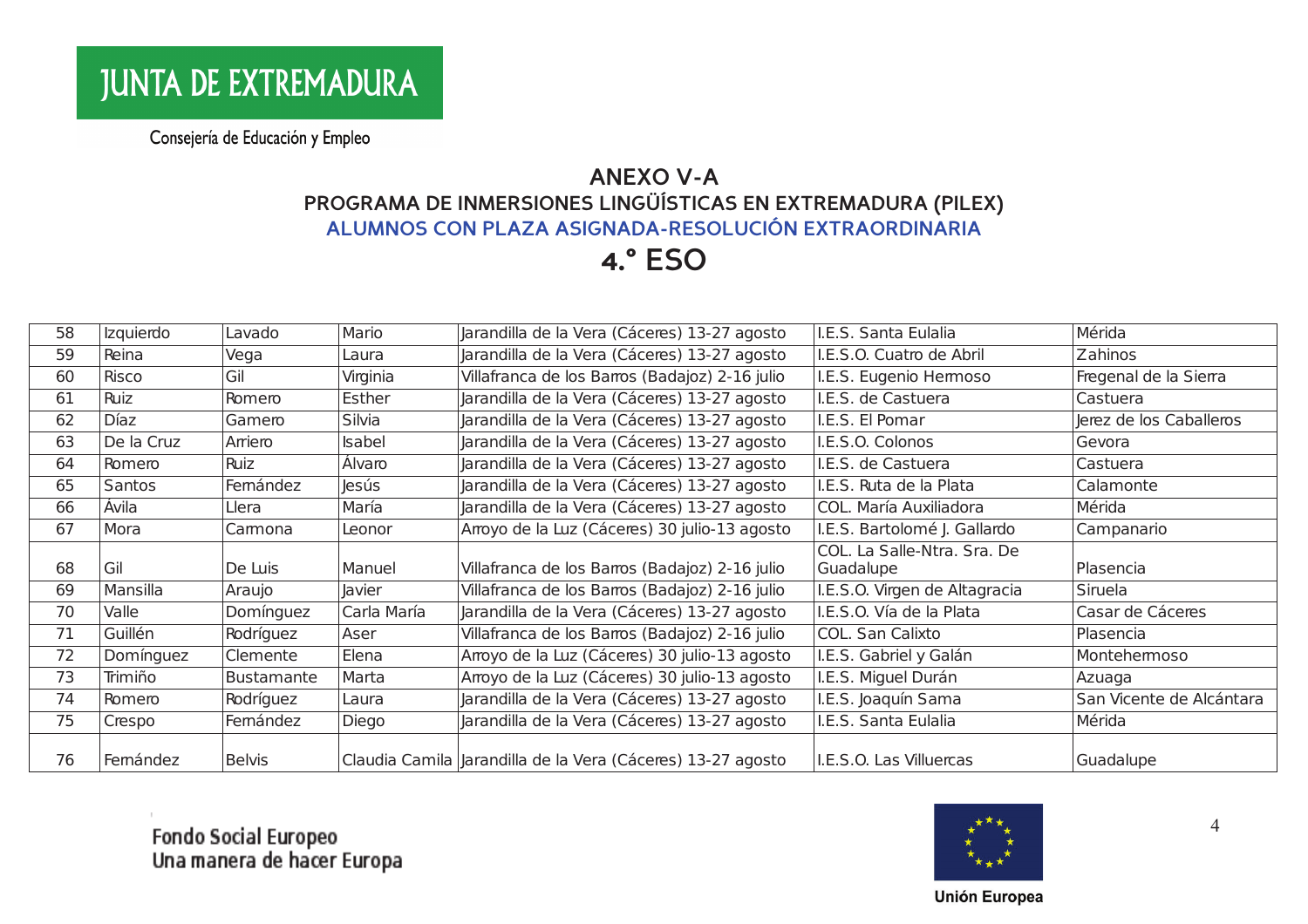# **ANEXO V-A** PROGRAMA DE INMERSIONES LINGÜÍSTICAS EN EXTREMADURA (PILEX)<br>ALUMNOS CON PLAZA ASIGNADA-RESOLUCIÓN EXTRAORDINARIA

#### **4.° ESO**

|    |            |           |               |                                                | I.E.S. Valle del Jerte       |                           |
|----|------------|-----------|---------------|------------------------------------------------|------------------------------|---------------------------|
| 77 | Martín     | Bajo      | Andrés        | Jarandilla de la Vera (Cáceres) 13-27 agosto   | (Cabezuela-Navaconcejo)      | Navaconcejo               |
| 78 | Suárez     | Giles     | Eva           | Jarandilla de la Vera (Cáceres) 13-27 agosto   | I.E.S. Ildefonso Serrano     | Segura de León            |
| 79 | Garrido    | Domínguez | Ana María     | Arroyo de la Luz (Cáceres) 30 julio-13 agosto  | I.E.S. Gabriel y Galán       | Montehemoso               |
| 80 | López      | Tello     | Julia         | Arroyo de la Luz (Cáceres) 30 julio-13 agosto  | I.E.S. Bartolomé J. Gallardo | Campanario                |
| 81 | Clemente   | Sánchez   | Raquel        | Jarandilla de la Vera (Cáceres) 13-27 agosto   | I.E.S.O. Quercus             | Malpartida de Plasencia   |
| 82 | Ávila      | Chivo     | Abraham       | Jarandilla de la Vera (Cáceres) 13-27 agosto   | COL. Sopeña Badajoz          | Badajoz                   |
| 83 | Chin Choy  | Soto      | Pablo         | Jarandilla de la Vera (Cáceres) 13-27 agosto   | COL. Paideuterion            | Cáceres                   |
| 84 | Pérez      | Chávez    | Clara         | Villafranca de los Barros (Badajoz) 2-16 julio | I.E.S. Jalama                | Moraleja                  |
| 85 | Rodríguez  | Pachón    | Sara          | Jarandilla de la Vera (Cáceres) 13-27 agosto   | COL. Ntra. Sra. Del Carmen   | Villafranca de los Barros |
| 86 | González   | Gala      | Laura         | Arroyo de la Luz (Cáceres) 30 julio-13 agosto  | I.E.S. Miguel Durán          | Azuaga                    |
| 87 | García     | Pineda    | María         | Villafranca de los Barros (Badajoz) 2-16 julio | I.E.S. Sáenz de Buruaga      | Mérida                    |
| 88 | Cabanillas | Murillo   | Rafael        | Jarandilla de la Vera (Cáceres) 13-27 agosto   | I.E.S. Quintana de la Serena | Quintana de la Serena     |
| 89 | Delgado    | García    | Alfonso       | Jarandilla de la Vera (Cáceres) 13-27 agosto   | I.E.S. El Pomar              | Jerez de los Caballeros   |
| 90 | De la Cruz | Arriero   | Sara          | Jarandilla de la Vera (Cáceres) 13-27 agosto   | I.E.S.O. Colonos             | Gevora                    |
| 91 | Criado     | Barrett   | Noemí Noelia  | Arroyo de la Luz (Cáceres) 30 julio-13 agosto  | I.E.S.O. Valles de Gata      | Hoyos                     |
| 92 | Ablanque   | Del Viejo | Julia         | Jarandilla de la Vera (Cáceres) 13-27 agosto   | COL. María Inmaculada        | Zafra                     |
|    |            |           |               |                                                | I.E.S. Profesor Hemández     |                           |
| 93 | García     | Maestre   | Teresa Isabel | Jarandilla de la Vera (Cáceres) 13-27 agosto   | Pacheco                      | Cáceres                   |
| 94 | Sánchez    | López     | Rubén         | Arroyo de la Luz (Cáceres) 30 julio-13 agosto  | I.E.S. Gabriel y Galán       | Montehermoso              |
| 95 | Caro       | Caro      | Roberto       | Villafranca de los Barros (Badajoz) 2-16 julio | I.E.S.O. Vicente Ferrer      | La Parra                  |

Fondo Social Europeo<br>Una manera de hacer Europa



5